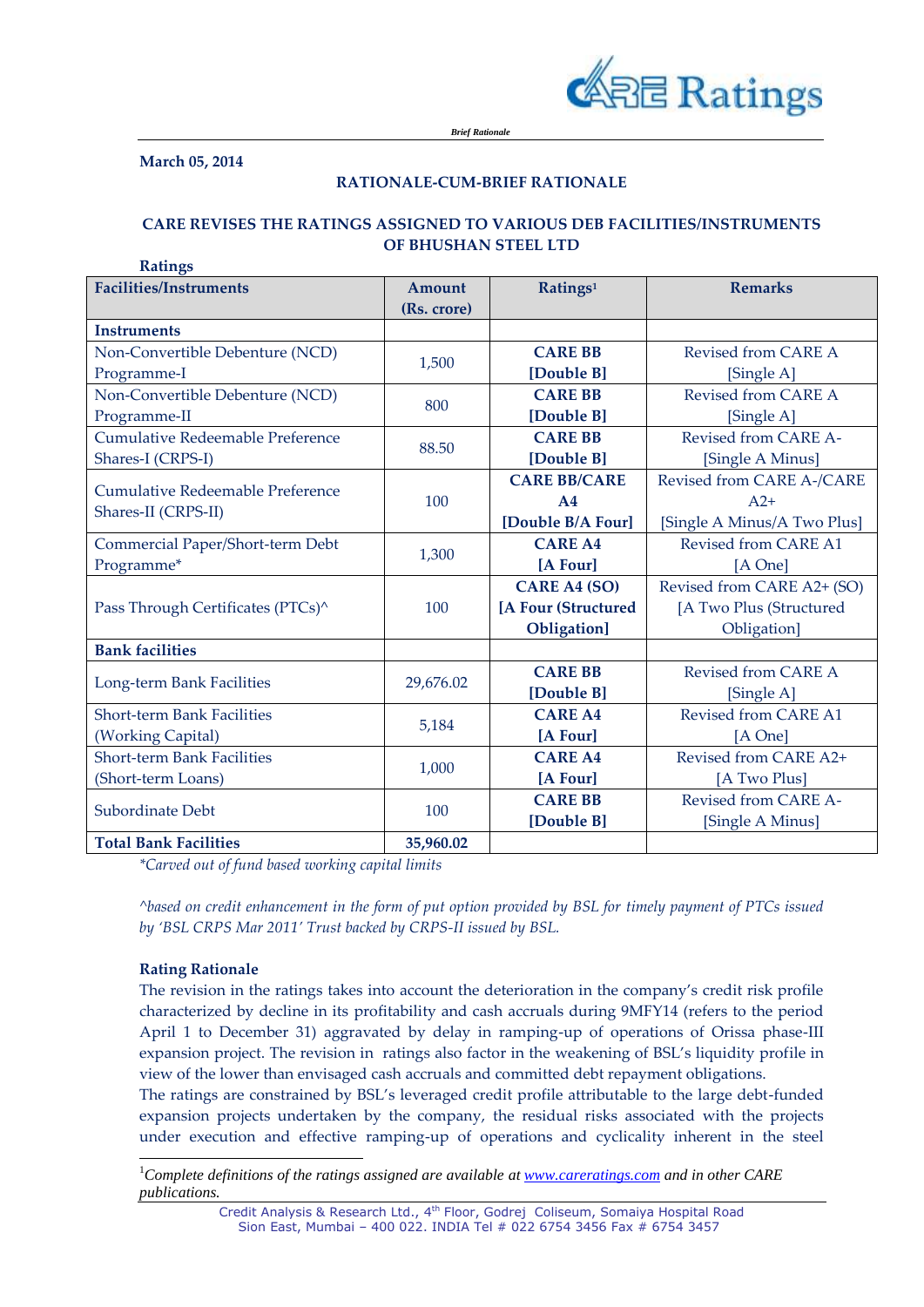

*Brief Rationale*

industry. The ratings take note of the company's long track record in the steel industry and its healthy operating margins over the years. The ratings also consider BSL's diversified customer base, the company's dominant position in the domestic market and its diversified product portfolio with a strong export presence in GP/GC sheets and other value-added products.

Going forward, the company's ability to improve its liquidity and leverage profile, timely and effective ramping-up of the operations of Orissa phase-III and the completion of various projects under execution within the time and cost estimates would be the key rating sensitivities.

#### **Background**

Bhushan Steel Ltd (formerly known as Bhushan Steel & Strips Ltd), incorporated in 1993, is one of the large players in the steel industry with a steel making capacity of 4.7 Million Tonnes Per Annum (MTPA) (including Phase-III expansion of 2.5 MTPA). The company has HR steel capacity of 4.4 MTPA, billet manufacturing capacity of 0.3 MTPA and captive power generation capacity of 158 MW (including 110 MW waste heat recovery based capacity in Orissa). The company's manufacturing facilities are situated in Sahibabad (UP), Khopoli (Maharashtra) and Dhenkanal (Orissa). The company supplies a variety of finished products such as [hot rolled coil/sheet, cold](http://www.bhushan-group.org/galvanised.asp)  [rolled coil/sheet, galvanized coil/sheet,](http://www.bhushan-group.org/galvanised.asp) [high tensile steel strapping,](http://www.bhushan-group.org/Hightensilesteel_striping.asp) [colour coated coil/](http://www.bhushan-group.org/product_colourcoated.asp)sheet, [galume](http://www.bhushan-group.org/product_glumespec.asp)  [coils/](http://www.bhushan-group.org/product_glumespec.asp)sheets, [hardened & tempered steel strips,](http://www.bhushan-group.org/HardenedTempered_strip.asp) [precision tubes](http://www.bhushan-group.org/Drawntubes.asp) etc. Its products primarily cater to the demand of automobiles and consumer durable industries.

#### **Credit risk assessment**

#### **Significant delay in ramping-up of Orissa Phase-III operations**

The company had completed its Orissa phase III project in March 2013 resulting in expansion in HR capacity to 4.4 Million Tonnes Per Annum from 1.9 MTPA. However, in November 2013, there was an explosion near the Blast Furnace No 2 (part of Phase-III expansion) after which phase III operations were stalled as per the direction of State Pollution Control Board (SPCB). The said incident led to loss of production thereby impacting the aggregate sales volumes. BSL took-up the matter with SPCB and the company received "Consent to Operate" from SPCB in January 2014 to restart the Phase III operations. The inordinate delay in ramping-up of the operations of Orissa phase-III has adversely impacting BSL's revenue, profitability and cash flows. Furthermore, there have been reported cost overruns on Phase III project with the company spending an amount of Rs.7,515 crore (including exchange fluctuation of Rs.777 crore) on the project upto December 31, 2013 as against the estimated project cost of Rs.6,583 crore.

## **Subdued financial performance with net losses during Q3FY14**

BSL has reported dismal financial performance during Q3FY14 and 9MFY14 with a sharp decline in total income, operating margins and losses at the net level during Q3FY14. BSL's operating margins declined 592 bps during Q3FY14 was largely on account of higher costs and lower sales volumes due to delay in ramping-up of Orissa phase III operations. The lower operational profitability coupled with higher interest cost resulted in net losses during Q3FY14 and decline in net profit during 9MFY14. The company's total operating income and PBILDT declined by 9.58% and 14.85% during 9MFY14 on y-o-y basis whereas its PAT declined by 87.03%.

During 9MFY14, the company reported a PBILDT and net loss of Rs.2,038 crore and Rs.82 crore, respectively on a total operating income of Rs.7,166 crore as against a PBILDT and PAT of Rs.2,393 crore and Rs.629 crore, respectively, on a total operating income of Rs.7,925 crore during 9MFY13. The dip in operating performance along-with with high financial leverage (BSL's overall gearing (excluding acceptances) at 3.33x as on December 31, 2013 as compared with 2.75x as on March 31, 2013) and higher commitments related to the ongoing capex and debt repayments has a impacted the liquidity position of the company. Going forward, the ability of BSL to deleverage its balance sheet and improve its liquidity profile would be important to its prospects.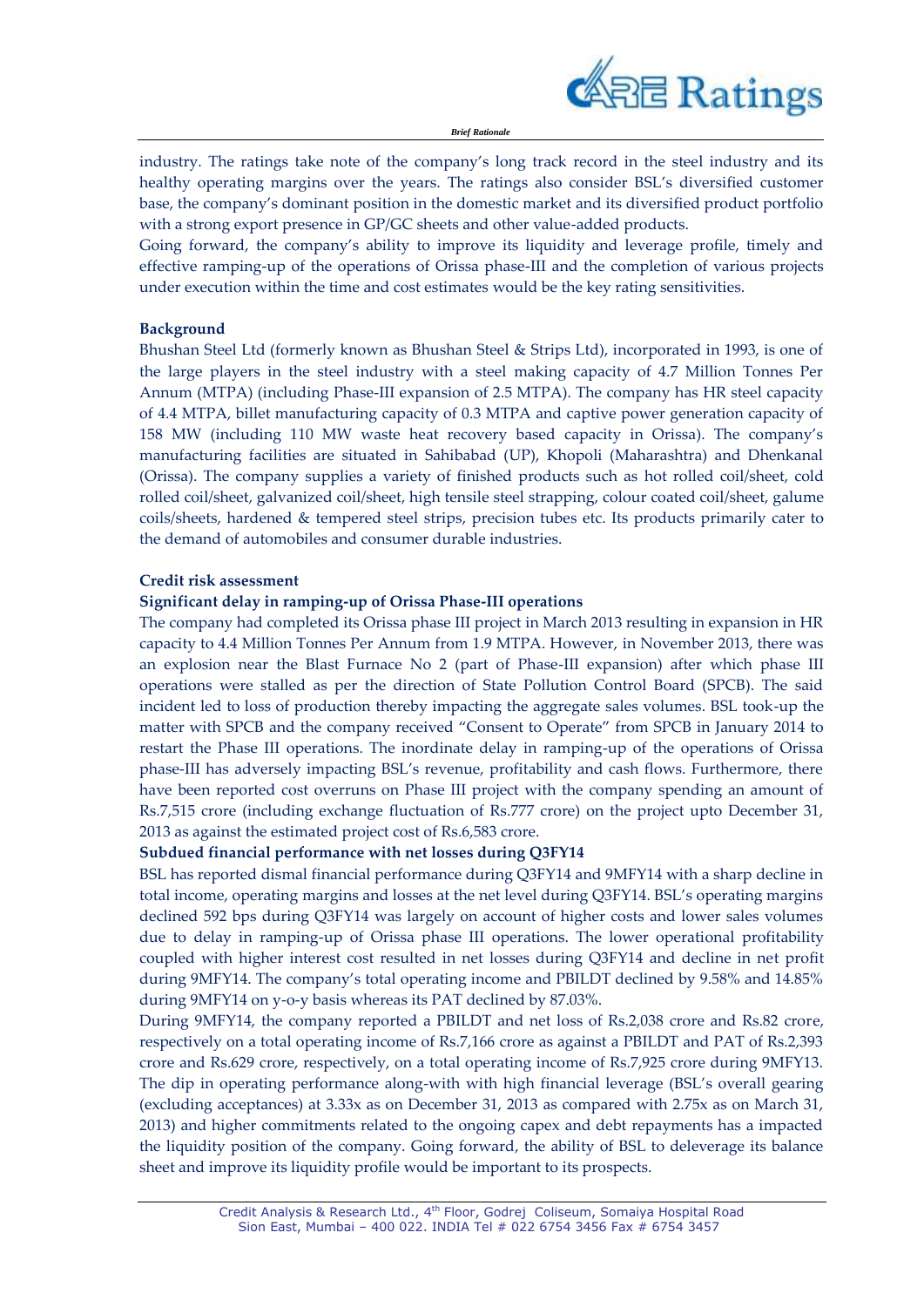

*Brief Rationale*

**Analyst Contact** Name: Sudhir Kumar Tel: 011-45333232 Email[: sudhir.kumar@careratings.com](mailto:sudhir.kumar@careratings.com)

*CARE has classified instruments rated by it on the basis of complexity. This classification is available at www.careratings.com. Investors/market intermediaries/regulators or others are welcome to write to care@careratings.com for any clarifications.*

#### **Disclaimer**

CARE's ratings are opinions on credit quality and are not recommendations to sanction, renew, disburse or recall the concerned bank facilities or to buy, sell or hold any security. CARE has based its ratings on information obtained from sources believed by it to be accurate and reliable. CARE does not, however, guarantee the accuracy, adequacy or completeness of any information and is not responsible for any errors or omissions or for the results obtained from the use of such information. Most entities whose bank facilities/instruments are rated by CARE have paid a credit rating fee, based on the amount and type of bank facilities/instruments.